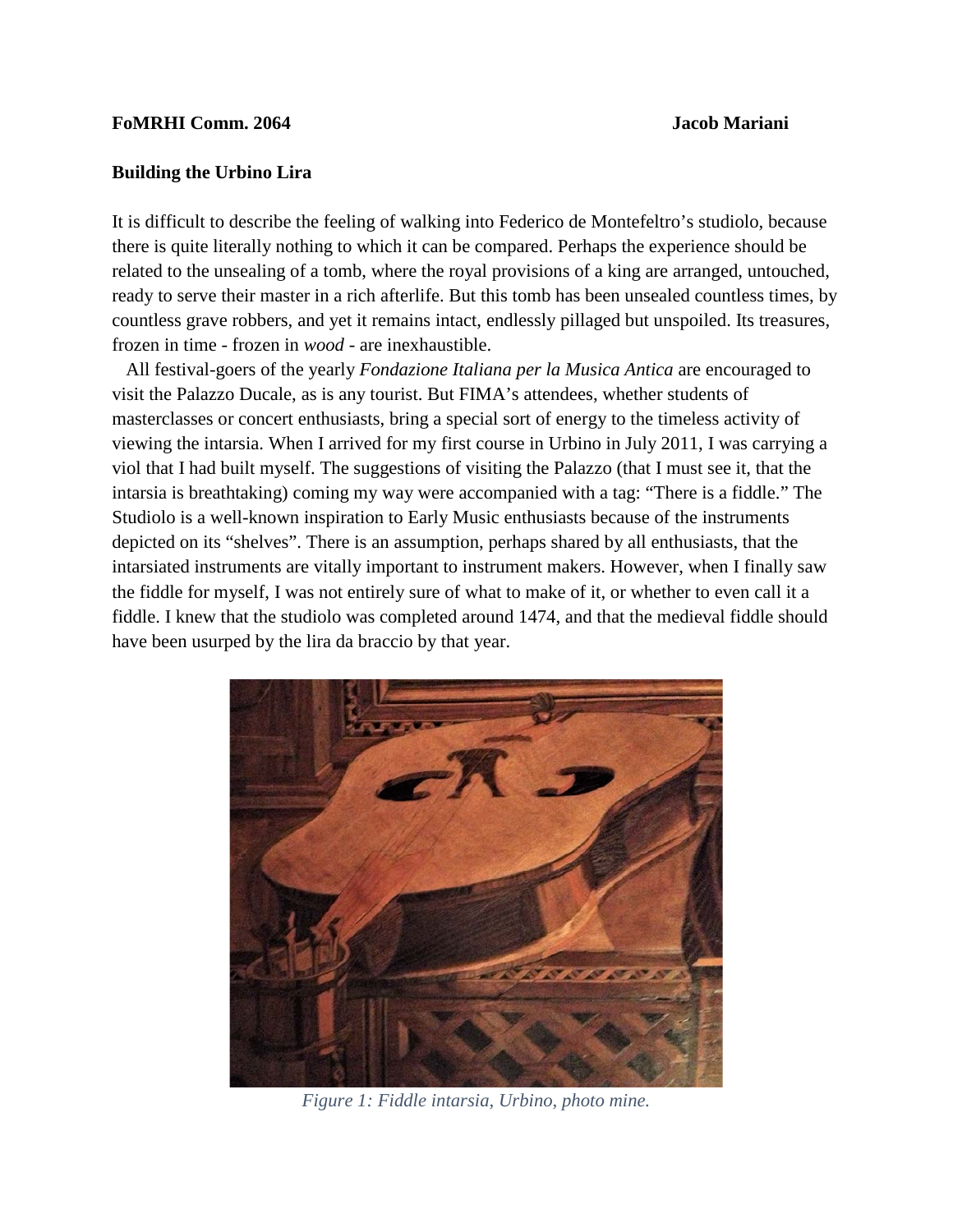My discomfort grew after I had snapped a few photos of the famed Urbino fiddle (Fig.1), descended from the palace, and rejoined my fellow Early Music enthusiasts to resume our classes and performances. Through my interest in viol construction and performance practice, I was meeting many experts in the field. I was also performing alongside professional Italian medievalists, soaking up the ambient organological culture. I brought to Urbino my familiarity with literary and iconographic sources of medieval fiddles, as well as with the few musicological guides to interpretation of those sources. I 'knew', as any astute enthusiast would, that there were two types of medieval fiddle, and that between them any type of song could be performed.<sup>[1](#page-1-0)</sup> The first type had a flat bridge, and since all strings must be bowed at once, it was used for drone accompaniment. The second, vastly more useful fiddle had a curved bridge, which allowed it to bow separate strings, and it could therefore play a single polyphonic line of any vocal piece, as well as "dance music", such as the famous *istampitte* of the London MS 29987. Today's performers use a curved-bridge 'melodic' medieval fiddle because historical drone accompaniment only really works with monophonic melodies; there are many more opportunities for today's fiddle-players in a mixed-instrument, polyphonic setting, as well as in performing virtuosic dances. While the Urbino festival-goers operated along these clearly defined terms, performing lines of ballate by Johannes Ciconia (after all, Boccaccio did write about a fiddle player performing a ballata), istampitte, and the obvious accompanying drones that Hildegard von Bingen would have enjoyed, the Urbino instrument stayed silent in its study; it failed to fit either mold. It seemed to be full of the same mistakes that so many artists have left in their depictions of fiddles; it didn't seem to *work*.

 Most glaringly amongst the artist's mistakes, the fiddle's bridge is portrayed to be very slightly curved; not enough to make bowing a single string easy, yet preventing all strings of the instrument from being bowed at once. The profile of its soundboard is also slightly curved, giving the hypothetical bow just a bit of clearance--something that would be entirely unnecessary if the bridge were flat, as was probably the case for many oval-shaped medieval fiddles in iconography. Everything else about the Urbino instrument's playing and tuning architecture is reminiscent of lira da braccio imagery, except of course its shape, and its string count. Federico de Montefeltro's "fiddle" has five strings, one being an off-board *bordone*, which immediately separates it from the lira da braccio by the lira's relative iconography and its one surviving musical source.<sup>[2](#page-1-1)</sup> I knew that the lira da braccio had at least seven strings, normally with two bordoni. By virtue of its string count alone, I imagined that Federico's instrument belonged in the fiddle category. It is common knowledge that the lira da braccio is the direct ancestor of the late medieval fiddle, and so perhaps the intarsia in Urbino had captured the morphological moment between the two types. Adding that it didn't look like any lira da braccio, I determined that it could possibly represent an earlier "proto-lira", or a rustic, archaic holdover from an earlier or obscure musical scene. Without further information, I was obliged to consign the

<span id="page-1-0"></span> <sup>1</sup> Brown, Howard Mayer. "The Trecento Fiddle and Its Bridges." *Early Music* 17, no. 3 (1989): 309-29.

<span id="page-1-1"></span><sup>&</sup>lt;sup>2</sup> The Pesaro Manuscript. Early Lute Facsimiles: Fruhe Lautentabulaturen Im Faksimile, Ed. Crawford Young and Martin Kirnbauer, Prattica Musicale VI, Winterthur: Amadeus Verlag, 2003.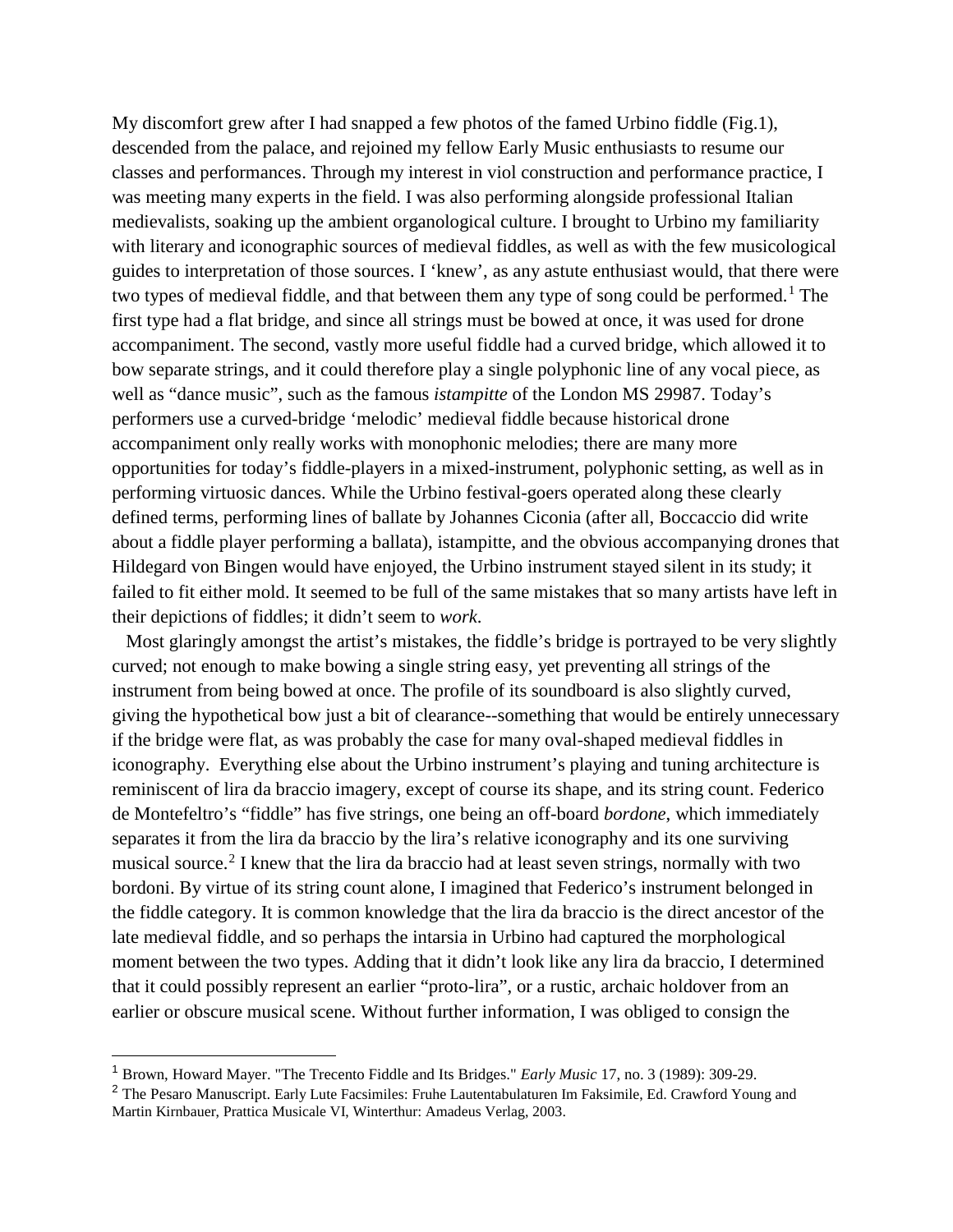instrument from my mind back to its shelf, where it could remain detached from the historical discourse on bowed string instruments occurring outside the palace walls.

 Yet, from its shelf, Federico's fiddle would not stay silent. During the next few years, I would often come across references to Urbino's intarsias, but never in relation to the fiddle. The rest of the instruments in Federico's studiolo receive the continual attention of performers and organologists for their astounding accuracies; the studiolo indeed provides a time-capsule level of detail for a community that is starving for clues. In fact, intarsias in general provide us with some of the most precise details in string iconography from around 1500. The keyboards, lutes, and recorders of Federico's studiolo seem to *work*, as demonstrated by several reconstructions.<sup>[3](#page-2-0)</sup> Further, the intarsia of the studiolo extends far beyond *trompe-l'oeil* - the panels are meant to interact with each other as a built-up illusory space, and the instruments are intended to work as a complex and subtle visual itinerary. Why should the fiddle be the only inaccurately-rendered instrument out of the lot?

 Part of my problem with interpreting Federico's fiddle stemmed from the lack of musical, pedagogical, theoretical, or literary sources from fifteenth-century Italy, to which my impression of the instrument could be connected. This issue was compounded by the current climate of medieval fiddle performance practice and research, which, without much new information surfacing since the 1980s, had dichotomized into the flat-versus-curved bridge understanding. Performers and researchers have likewise sought hypothetical musics which best follow the recipes of Howard Mayer Brown, Christopher Page, and Mary Remnant.<sup>[4](#page-2-1)</sup> There would seem to be no place for a fiddle with a slightly curved bridge, which could not be used on a single line of polyphonic music, for a complicated istampitta, or for pure drone accompaniment with all strings active at once. Viewing other medieval fiddle iconography with the Urbino "proto-lira" idea in mind, however, I began to see structural similarities, and likewise began to ask the same questions of Italian "trecento" fiddles and their relationship with Italian music of that century that I was asking of Federico's fiddle and the 1400s. I wondered whether Federico de Montefeltro's proto-lira could be the latest and most detailed depiction of a tradition that extended two hundred years back, and whether it might show the features of an instrument that has long functioned for a specific, albeit misunderstood, purpose. I began to interrogate the image, asking whether our current understanding of the medieval fiddle, namely its technical features and their relationship(s) to musical function, has kept us from properly interpreting the Urbino intarsia's technical allusions to a musical culture.

 Situating Federico's fiddle in the third quarter of the fifteenth century puts it directly in contact with the beginnings of Italy's best-known Renaissance song genres. We know from literary

<span id="page-2-0"></span> <sup>3</sup> Amongst the various reconstructions, a keyboard is currently featured in Oxford's Bate Collection by Jean Maurer. Elena Abramov-van Rijk, *Parlar Cantando: The Practice of Reciting Verses in Italy from 1300-1600.*

<span id="page-2-1"></span><sup>4</sup> Christopher Page. "An Aspect of Medieval Fiddle Construction." *Early Music* 2, no. 3 (1974),

Christopher Page. "Jerome of Moravia on the Rubeba and Viella." *The Galpin Society Journal* 32 (1979),

Howard Mayer Brown. "The Trecento Fiddle and Its Bridges." *Early Music* 17, no. 3 (1989),

Remnant, Mary. *English Bowed Instruments from Anglo-Saxon to Tudor times*. Oxford: New York: Clarendon Press; Oxford University Press, 1986.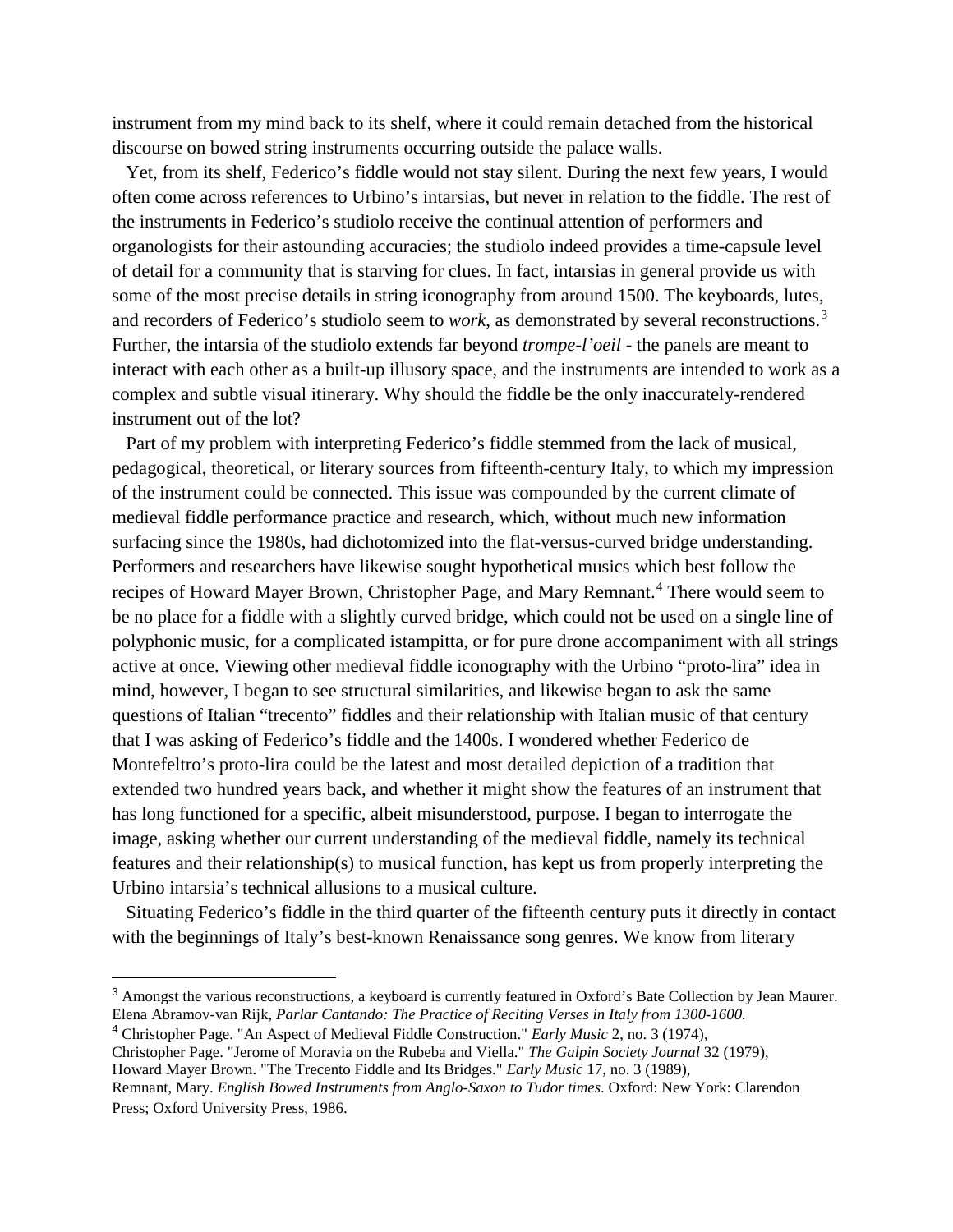sources that the lira da braccio was capable of and well-suited to intabulating or accompanying frottole and popular dance forms. Frottole function with an active bass voice and 'triadic' harmonic structure, which might explain why the lira da braccio needed so many strings. To fill a sort of proto-continuo role, the lira needed the flexibility of seven or more strings. If Federico's fiddle really was connected to lira tradition, what can we make of its five-string setup? The answer to that might lie in "silent fifteenth century".<sup>[5](#page-3-0)</sup> The most common type of Italian musicmaking of the time, that of the *improvvisatori* or *buffoni*, leaves us no true musical source. It was a practice associated with professional poet-improvisors, and there is some evidence that the improvvisatori accompanied themselves with instruments. The most famous improvvisatori of the fifteenth century, Leonardo Giustiniani (c1383-1446) and Serafino dall'Aquila (1466-1500), sang to the lute or lira da braccio. Would early lira players have needed seven strings? It is too early in our study of embryonic frottole and to know their harmonic structures (if any). Yet, though we are without a musical source, we may have access to an impression of a tool for creating that type of music. If Federico's fiddle is an early lira da braccio, the link between the Italian Trecento *viella* and its sixteenth-century ancestor, then its significance cannot be overstated.

 True to my generation, who could not resist extracting imaginary dino-DNA from amber at whatever cost to experts and enthusiasts, I could not resist drawing the instrument of Federico de Montefeltro, whether fiddle or lira, 'out of the wall'.<sup>[6](#page-3-1)</sup> This paper is about the workshop planning, techniques, and processes that led to my reconstruction of the instrument represented in the Urbino intarsia. I use the term *reconstruction* with great care. As with any iconographic representation of a musical instrument, we must be keenly aware of the layers of interpretation involved in its original creation and transmission to the modern viewer. If a project is based on medieval iconography, even a single source, luthiers are wise to term their final creation an interpretation. This is vastly different from building a *copy* of an instrument from a surviving model. In attempting an interpretation of a medieval instrument, a luthier must carefully deconstruct the visual game of telephone between himself and the original artist. What elements of a painted medieval fiddle are meant to represent the reality of a specific instrument from that time? Ideally, the luthier must also be aware of his or her place within the game of telephone. How much of one's own reality and expectation is being projected into the final interpretation? In light of the state of current research on medieval fiddles and the market expectations placed upon professional luthiers, we must accept the answer to be *a great deal*. A reconstruction may be attempted when vital information is actually present, in a quantity greater than the material that will be necessarily introduced, as in the case of an instrument that survives in fragments. Paintings from the late fifteenth century, although often displaying finely-detailed instruments in perspective, are subject to at least one more layer of interpretation than the Urbino intarsia. The

<span id="page-3-0"></span> <sup>5</sup> Elena Abramov-van Rijk exposes "the silent fifteenth century" in *Parlar Cantando: The Practice of Reciting Verses in Italy from 1300 -1600*, explaining that known music sources do not relate to However, it is currently uncertain as to how accompaniment was applied with any Trecento instrument.

<span id="page-3-1"></span><sup>6</sup> See Michael Crichton. *Jurassic Park: A Novel*. New York: Knopf: Distributed by Random House, 1990, or see the film adaptation directed by Steven Spielberg, Universal Pictures, 1993.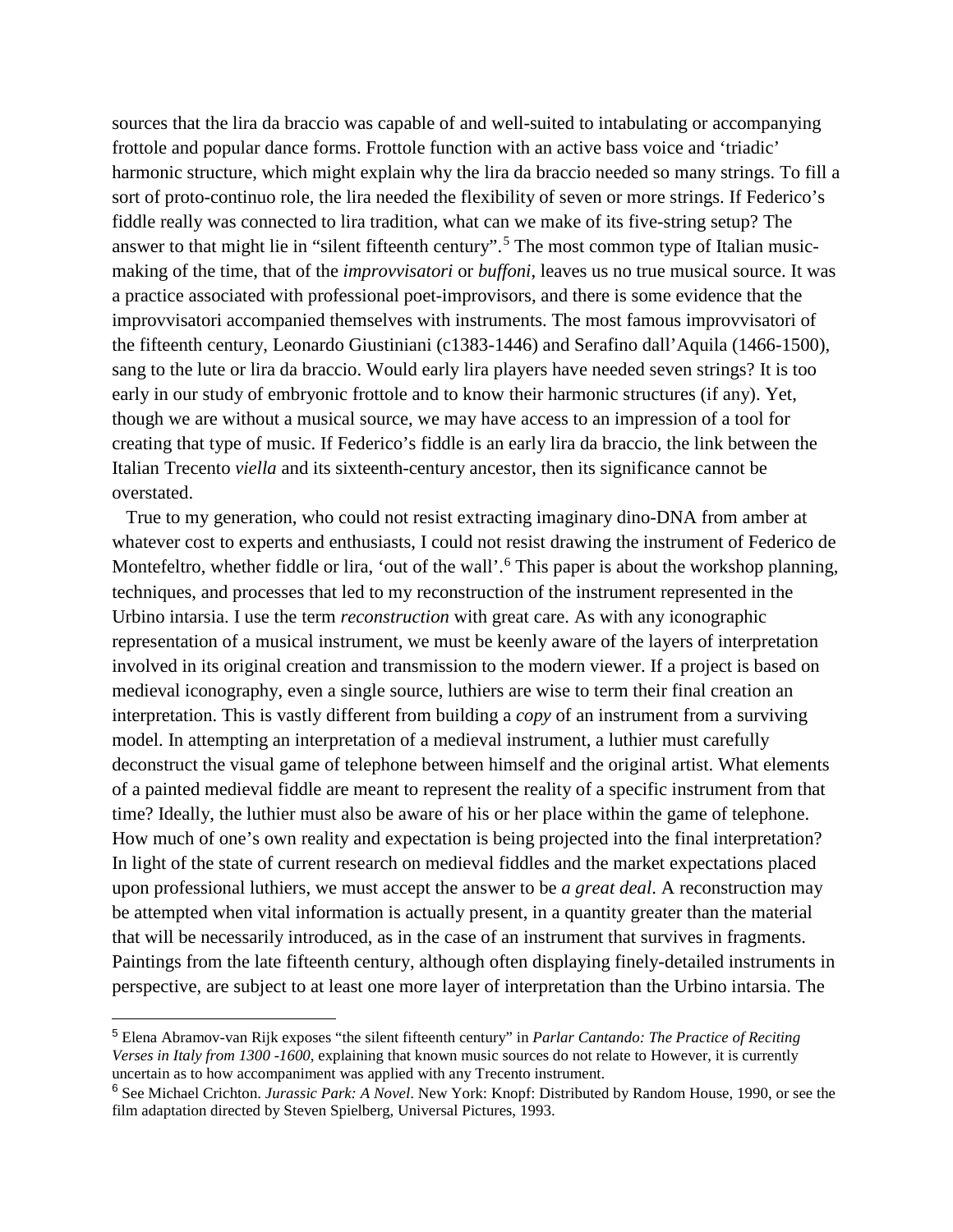objects depicted in the Studiolo are unique as sources in that they are meant to seem *real* to the viewer. The perspective used is not limited to a frame upon a wall, but functions within the dimensions of the entire room, balancing all objects against its audience member at the human scale. If I were to *interpret* Federico's instrument, it would immediately stand out as different from the original depiction: the 'virtual' model within the intarsia. My goal was to see how far using this image could take me into the process of building before interpretation of details became inevitable. It is the breakdown of trust in details - in this case at the level of bits of inlaid wood - that should tell us something about the intent of the original artist; and by extension, the desires of Federico de Montefelto and the reality of an instrument of his time.

## **The Drawing**

Physical barriers against first-hand measurement (or against anything else that could contribute to deterioration of the Studiolo) prevent visitors from making more than approximations of the sizes of depicted objects. I was able to make a quick assessment of the basic dimensions of the lira,<sup>[7](#page-4-0)</sup> using the surrounding objects, including its neighboring overturned lute. Were I to begin this project anew, I would require that precise measurements of the intarsia be made, and that from that a computer-aided design model be constructed, so as to minimize human error. 'Minimise', because even with a CAD model, one would still need to project lines of measurement into a virtual space. This includes - perhaps most importantly - the line of intersection between shelf and lira, because the lira's shoulders and neck protrude from the shelf into virtual free space toward the viewer. Nevertheless, I approximated a string length, and upon this I built the rest of the drawing. Luthiers who make instrument copies tend to work from schematic drawings that depict a front, back, side, top, and bottom view. Since the lira is seen from above and somewhat sidelong, I needed to recreate the original setting in order to test my projected measurements. I placed my drawing paper on a table, and at an angled distance corresponding to my viewing of the original, used my photograph of the instrument to adjust my perspective on the string length, carefully adding the instrument's features by eye.

### **The Building Process**

One of the central questions I would like to address with this paper is whether or not the artist of the lira was intending to represent a fully-carved "monoxcylic" instrument, or a semi-carved, built-up model exhibiting stylistic similarities to the former. It is known that medieval luthiers preferred to carve their instruments from a single block of wood, but it has also been suggested, at least of the lira da braccio tradition, that some luthiers may have adopted a built-up approach.<sup>[8](#page-4-1)</sup>

<span id="page-4-0"></span> <sup>7</sup> Henceforth, I will be using the term *lira* to describe the Urbino intarsia bowed instrument, as it functions as part of my central hypothesis.

<span id="page-4-1"></span><sup>8</sup> [http://www.christianrault.com/en/releases/how-when-and-where-the-specific-technological-features-of-the-violin](http://www.christianrault.com/en/releases/how-when-and-where-the-specific-technological-features-of-the-violin-family-appeared)[family-appeared.](http://www.christianrault.com/en/releases/how-when-and-where-the-specific-technological-features-of-the-violin-family-appeared) Accessed 12.27.2016.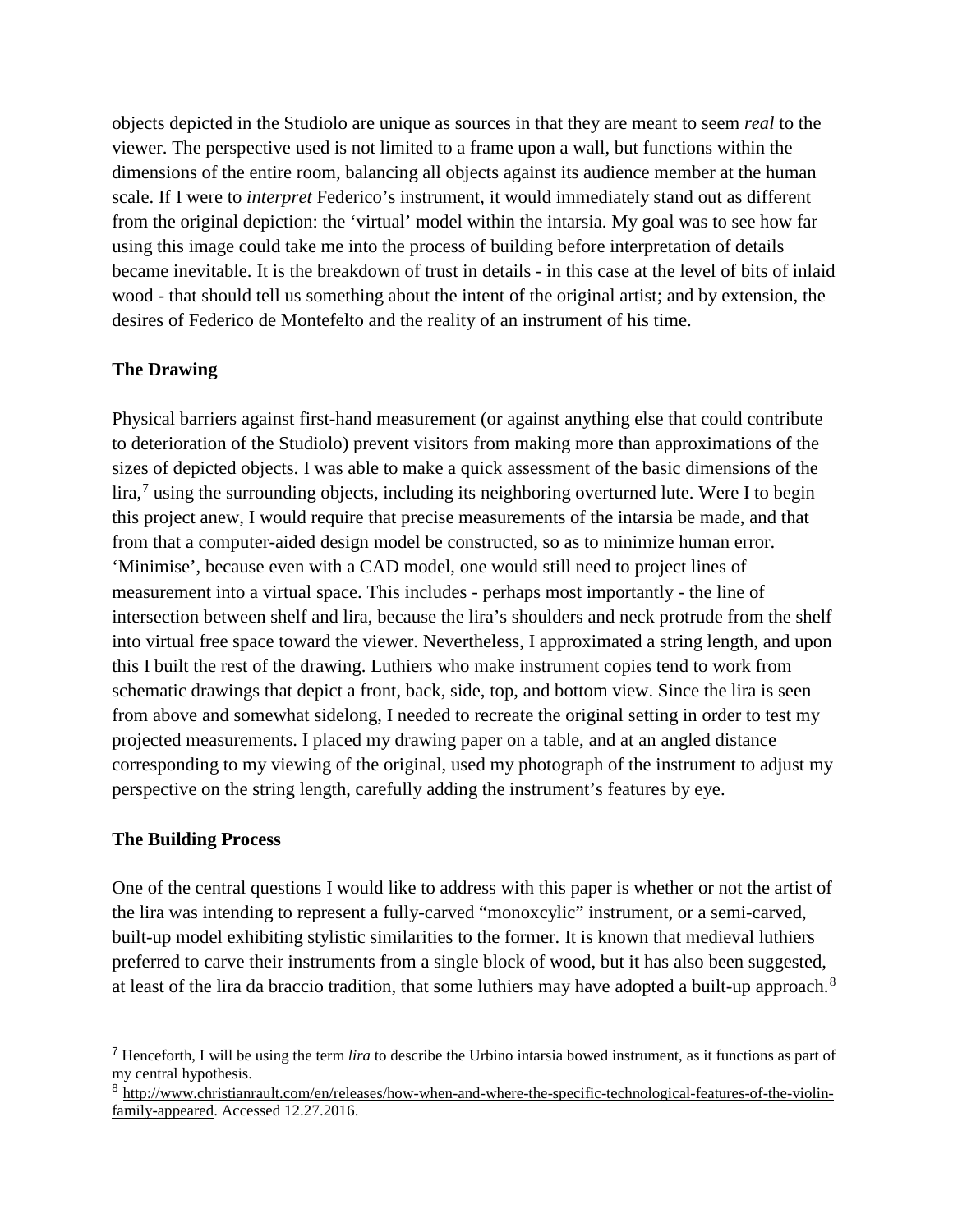To achieve the same "scalloped" effect that often appears on the sides of monoxcylic instruments, a luthier could have used several smaller blocks of wood, joining them as necessary. The result would resemble a carved garland to which the top and back plates could be added. The built-up approach eliminates the need for a block of wood containing the entire dimensions of the final instrument, which in many cases would be difficult and perhaps expensive to procure, would produce more wood waste, and could be a challenge to carve due to spacial limitations. The right profile of the lira exhibits a very gradual curve, which terminates in an obvious shelf at the back plate. This led me to believe initially that that back plate was intended to be understood as separate from the carved sides (Fig.2).



*Figure 2: Close-up of Urbino fiddle intarsia, right profile, photo mine.*

The back plate seems to match the soundboard profile in every way, and does not reveal any evidence of planar curvature; the soundboard and back plate seem to be of the same dimensions. The structure of the whole instrument seems to be achieved with three main parts: the body, the back plate, and the top, with all subsequent parts involved in the tuning and playing of the final instrument added to the main structure. However, when one views the opposite end of the intarsia, where the pegboard profile protrudes, a shape different to the scalloped sides emerges. There is no gradual curve, but defined, inset angles that push the waist of this shape inward. There is no change in the type of wood used to show this new shape. I took this to mean that the neck of the original model (assuming the artist used a model) was attached as a separate piece to the body. This matter became more complicated as the project progressed.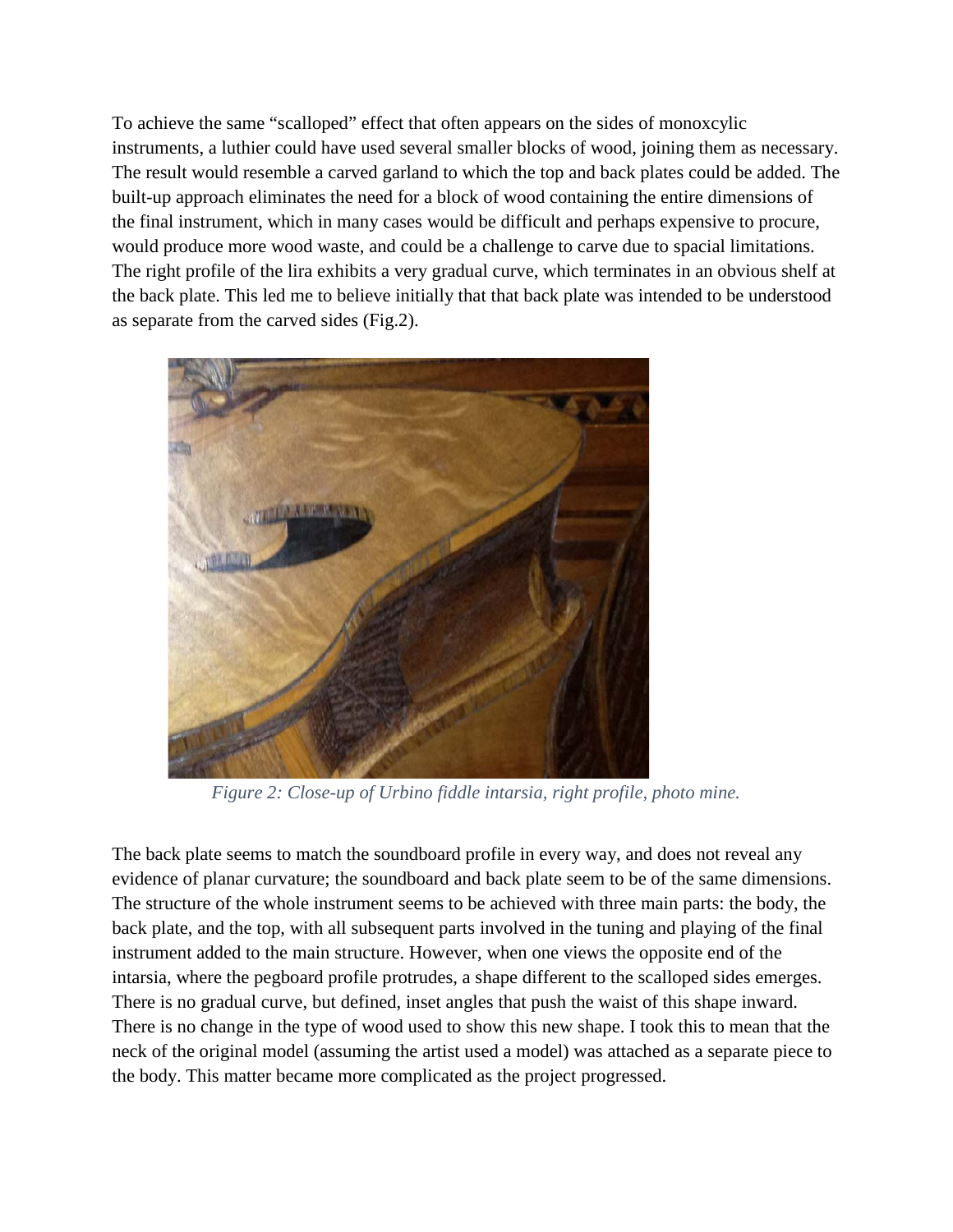

*Figure 3: Close-up of Urbino fiddle pegbox, photo mine.*

I opted to use the various hues of the intarsia to guide the selection of my wood. The question has arisen of the species of trees used in the Urbino studiolo, and whether or not they might tell us something of the woods used in original instruments from the same region. I would reason instead that the toolkit of the Urbino artist was suited to creating an illusion of space, and his wood types were chosen by their hue, their economy and ease of use, and their subjective beauty. The use of tonewood to represent tonewood would limit the available palette of the artist, and would therefore seem an unnecessary detail upon which he might dwell. Nevertheless, attention to detail and visual effect were of top priority for the artist, as is revealed by his technique of using endgrain to represent endgrain – a decision that bespeaks his closeness to the original source, perhaps as a direct model or a typological familiarity (Fig. 3).

 More research is needed on the woods available to fifteenth-century Italian luthiers, but it seems safe to assume that the body of Federico's lira is not meant to represent maple, as it is considerably darker than the soundboard. Beginning with a block of black walnut, which I selected for its clearness of grain and previous knowledge of its suitability as a "tonewood", I directly transferred my drawing. It was possible to derive the neck block from the heart of the main block after removing the garland. I produced the outer scalloped effect in its final form by clamping the entire block and working from the outside. This method provides great stability for the most laborsome portion of the project (Fig.4).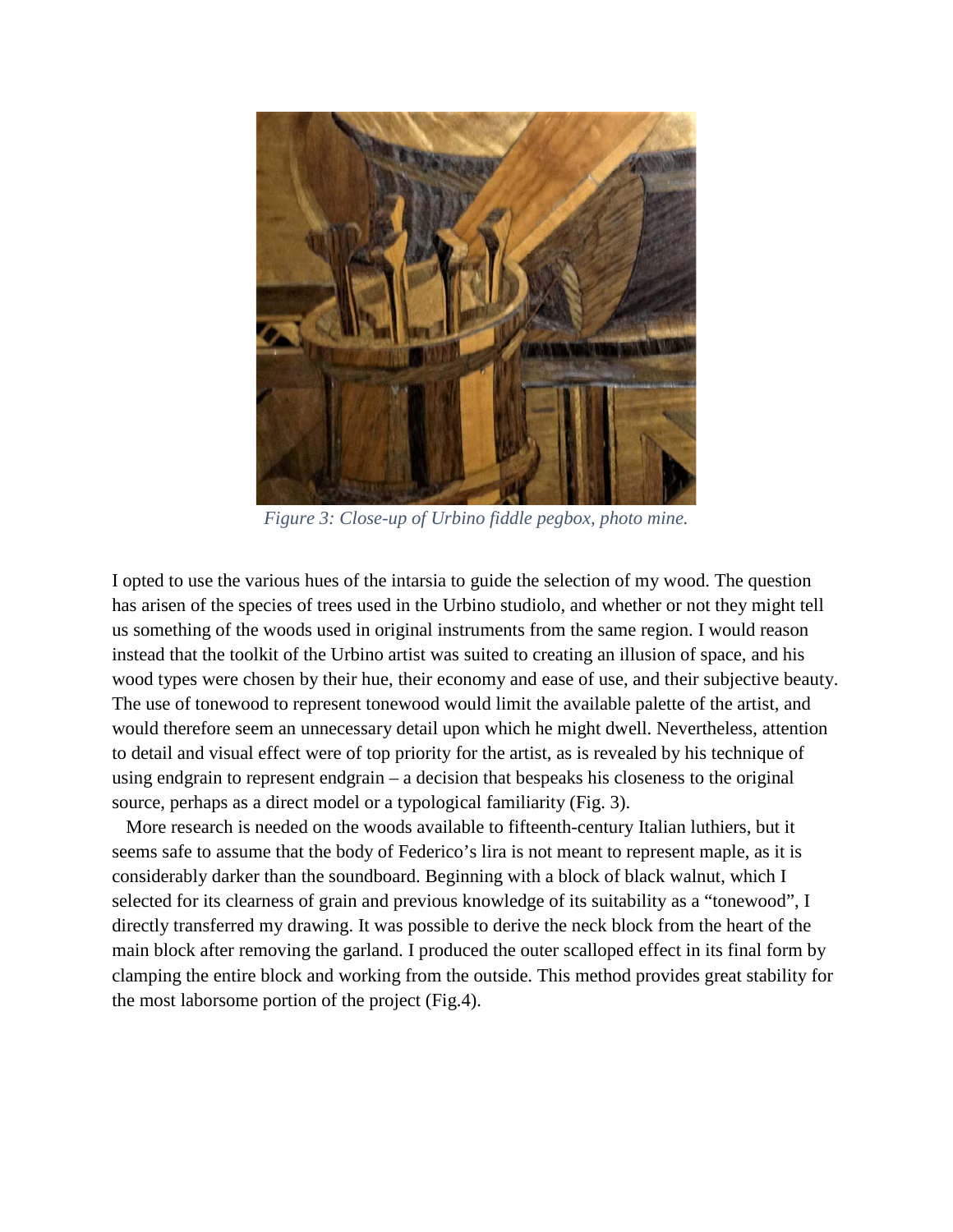

*Figure 4: Black walnut block with scallop effect visible on sides.*

Once satisfied with the outer sides, I drilled relief holes and used a band-saw to remove the heart of the main block (Fig.5). I was able to run the band-saw within a few millimeters of the scallop depth, and to easily cut out the neck block. I then set to work with chisels, rasps, files, and finally scrapers, to work the resulting garland down to a uniform thinness. In the end, when the garland was nearly 3mm thin, it became very flexible (perhaps dangerously flexible), and began to ring with pitch at every stroke (Fig.6). I left the garland thick at the points of neck join or tailgut/endbutton for increased stability.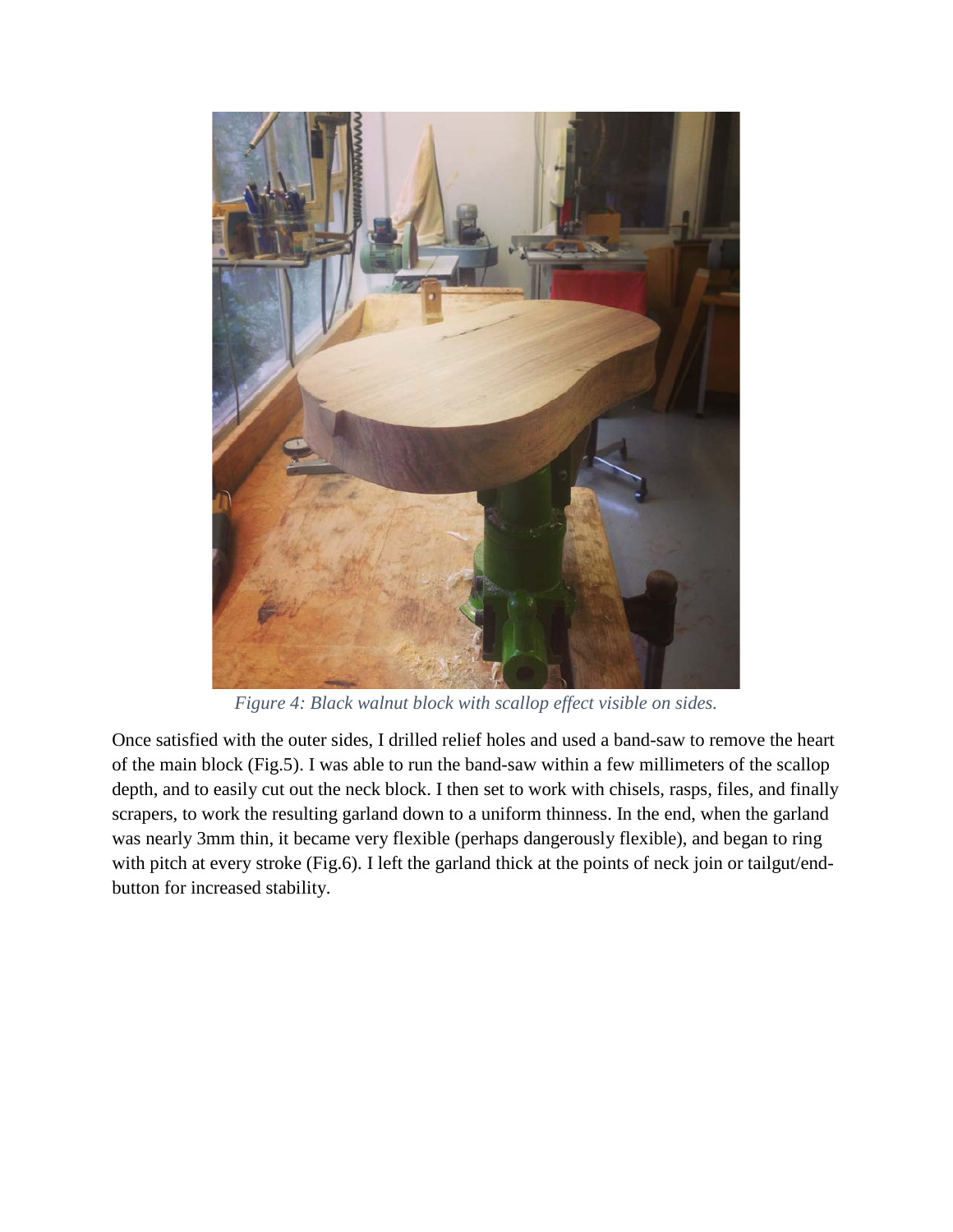

*Figure 5: Block with heart removed, neck block derived from heart.*



*Figure 6: Carved garland.*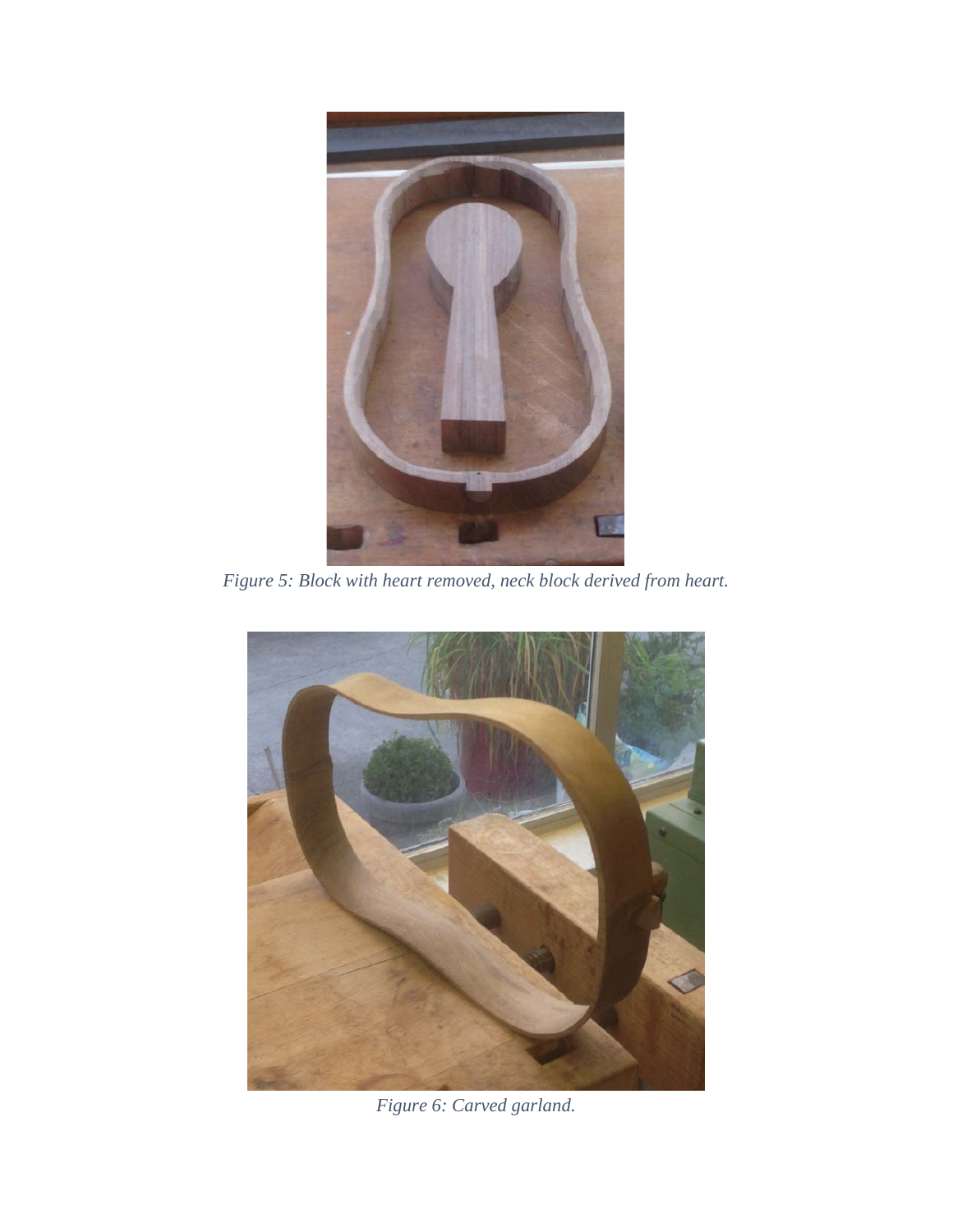For the soundboard I chose a piece of A-grade (technically the lowest grade, and wide grained) Swiss spruce from Florinett AG tonewoods (Bergün) to match the look of the intarsia. For the back plate I used bookmatched pieces of black walnut. The back plate could have been taken from the same block as the garland and neck, had it been thick enough; in my opinion this would have been preferable and more direct. My choice of soundboard material admittedly results from convenience, but also exposes another problem in the process of reconstruction. What was the structural approach to bracing the soundboard? While the soundboard appears thick in the intarsia, indeed much thicker than those of modern (c. 1500-current) European bowed-string instruments, it is my opinion that it would eventually sink under continuous pressure from the bridge. Further, the option of constructing a soundboard from a ready-thinned piece of spruce may be a modern convenience--the medieval luthier may have been working from a thicker piece with more options of depth and strength variations. With this in mind, I opted to strengthen the soundboard directly beneath the bridge with a light but inflexible lateral brace, since I had already planed both the back plate and the soundboard to a uniform thickness of 3 to 4mm.

 The mode of construction that seems apparent in the Urbino lira upon first viewing also works in practice. Time could have been saved had I not made the carved garland and the neck from detached blocks. Had the entire profile of the instrument been carved from a single block, more time, more wood, and human physical exertion would have been saved by hollowing the resonating chamber completely, through the back, and attaching the top and back plates afterward. This method makes an easy job of ensuring a hollow space between the back plate and the rib, where tools have difficulty reaching (Fig.7).



*Figure 7: Cross section of body.*

After gluing the back plate to the garland, it was necessary to attach the neck. This process seemed straightforward from my initial planning, but once I consulted the iconography for details of the heel, I realized a significant challenge. The neck heel join appears curved, not flat, as one would expect of a neck separate from the sides and body. The join follows the curvature of the scalloped sides, which would indicate a model that does not have a separate neck. My only choice now (aside from starting over) was to carve the neck heel join at the same rate of curve to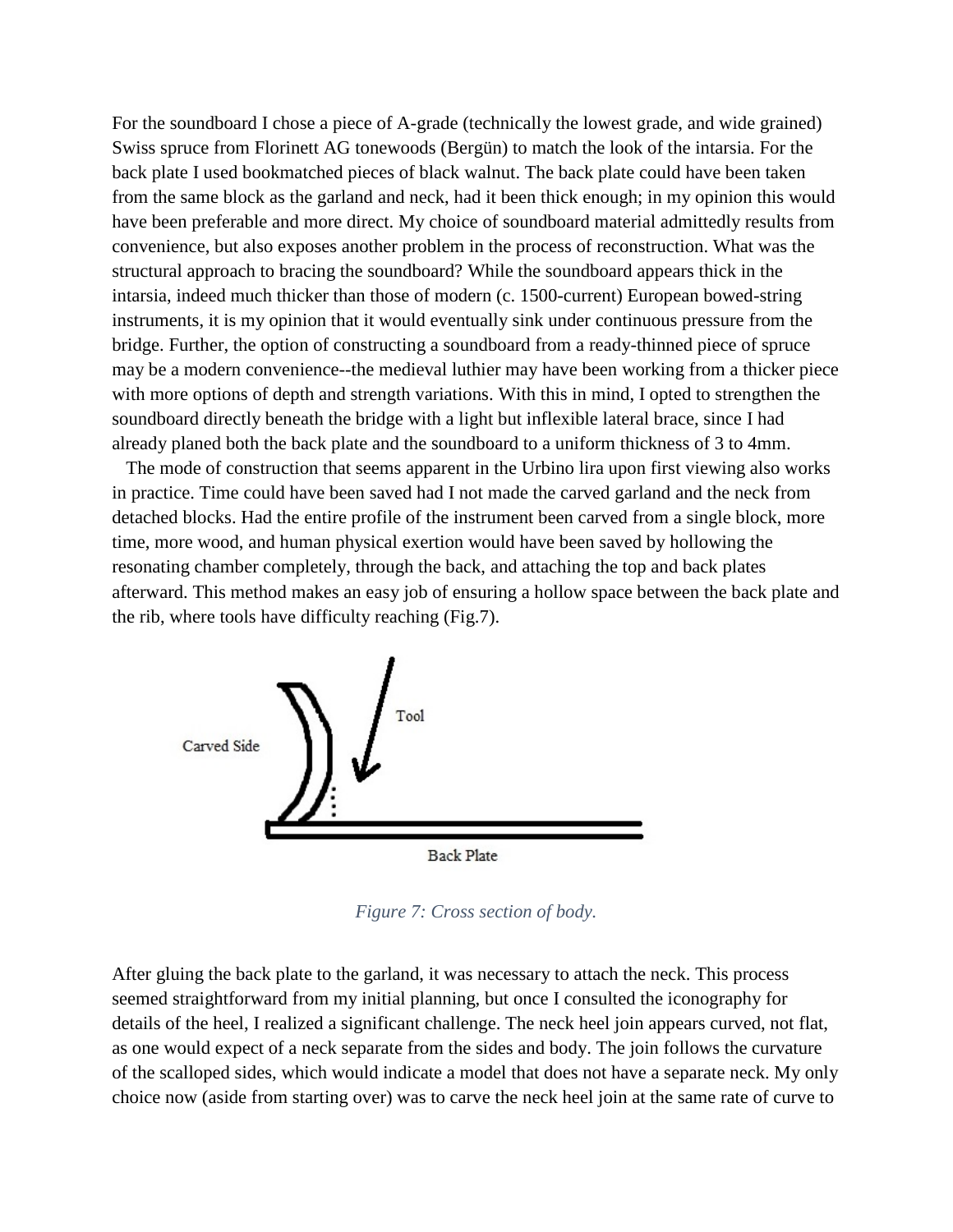the scalloped garland, and to chalk-fit them together (Fig.8). This process seemed overlycumbersome and time-consuming, a significant setback to my streamlined plan. In the end I managed to complete a snug join, but not without considerable trouble setting the neck angles, and a nagging fear of separation from the body. I finished the job with a brass screw, hidden inside.



*Figure 8: Neck joined to carved garland.*

Another challenge presented itself with the making of the fingerboard. Whereas the tailpiece (depicted in the same shade as the fingerboard) matches the bridge curvature, the fingerboard, at least toward the pegboard, seemed flat. This setup, while not completely impractical, would mean that the player would need to adjust his fingering separately for each string, as the distance required to stop each string against the fingerboard would vary. However, upon detailed inspection, the bridge-end has lines which converge upward, not along a plane. While initially obscured by the carved decoration at the end of the fingerboard (which matches exactly the bridge's underside arch!), these lines seem to indicate a curvature which is much the same as the bridge and tailpiece at one end, and nearly flat at the pegboard/nut (Fig.9). In order to achieve some of the visible projected angle, I carved into the neck, tilting the gluing surface downward toward the pegboard. The resulting boxwood fingerboard passes just over the soundboard with enough angle for the strings to meet the bridge, and the strings do not rise significantly from the plane of the fingerboard.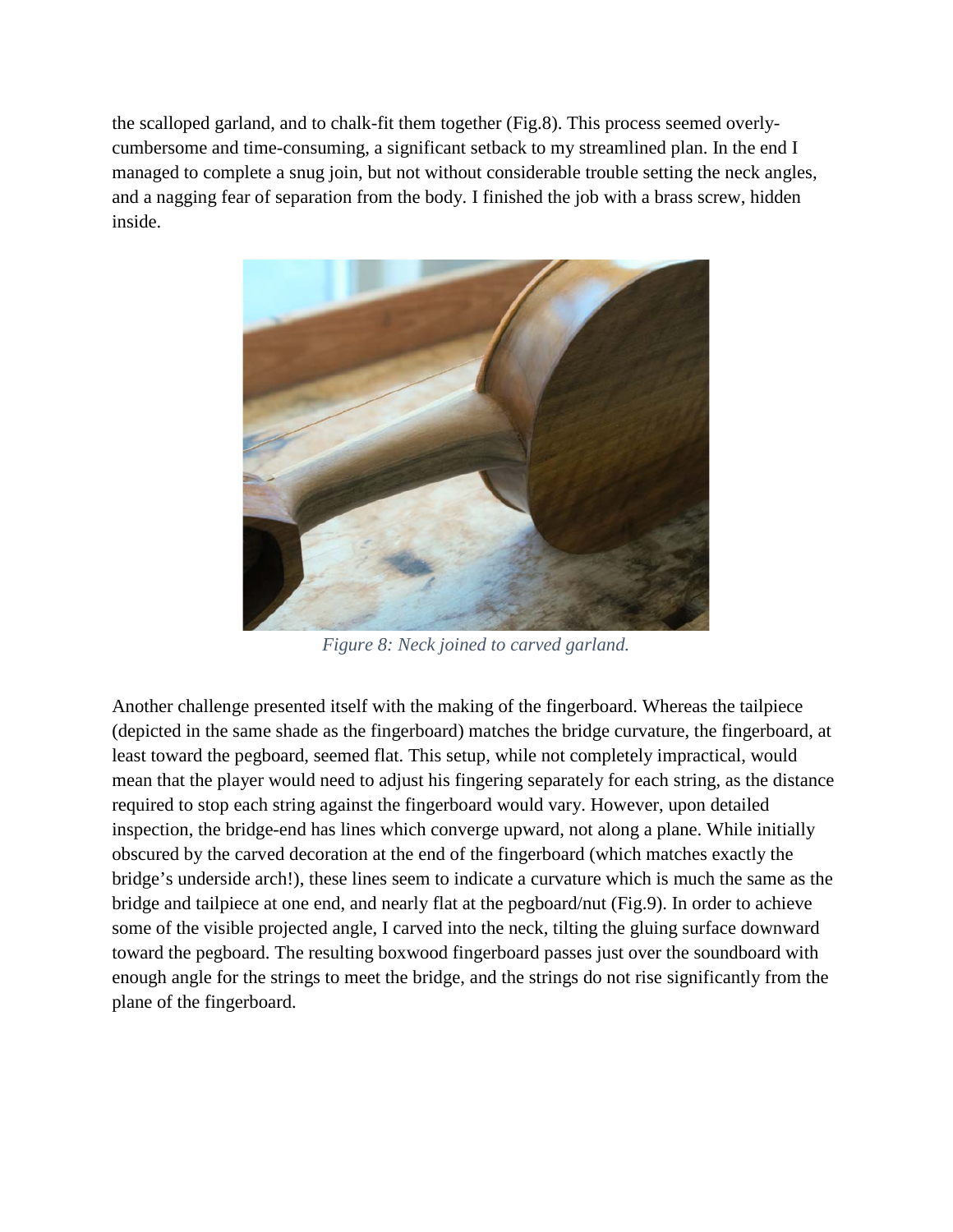

*Figure 9: Fingerboard end profile.*

# **Lifting it from the Shelf**

The original intarsia makes use of various shades of wood to produce a glare effect on the instrument's right side. I interpret this to relate to some type of polish or varnish on instruments of that time and place. For finishing my reconstruction, I used minimal coats of violin oil varnish over a ground of gum arabic--just enough to seal the wood and lightly protect it. Having copied the bridge shape and curvature directly from a print, it was now time to string the instrument. There is no visible nut on the image, but we can assume that the strings were somehow stopped, due to their depicted angular drop below the pegboard. The stop could have even been facilitated by the raised edge of the pegboard itself, which may have acted as a nut. I decided to create a thin nut just beyond the edge of the pegboard. Though out of view in the intarsia, I assumed that two small windows would have allowed the strings to pass beneath the pegboard. The image shows the tuning pegs fanning outward slightly, which would give the player's hand more room to tune each peg. It would also decrease the angle by which the strings meet each peg inside the pegboard, allowing for smoother tuning of the strings. We must assume the pegs were of some type of strong hardwood, since they are shown with long thin, shafts and wide "mickey-mouseear" heads, which can create a good deal of leverage. It could also mean that the strings were tuned at relatively low tension. The pegs of the lira are the same shape as those on the lutes of the studiolo.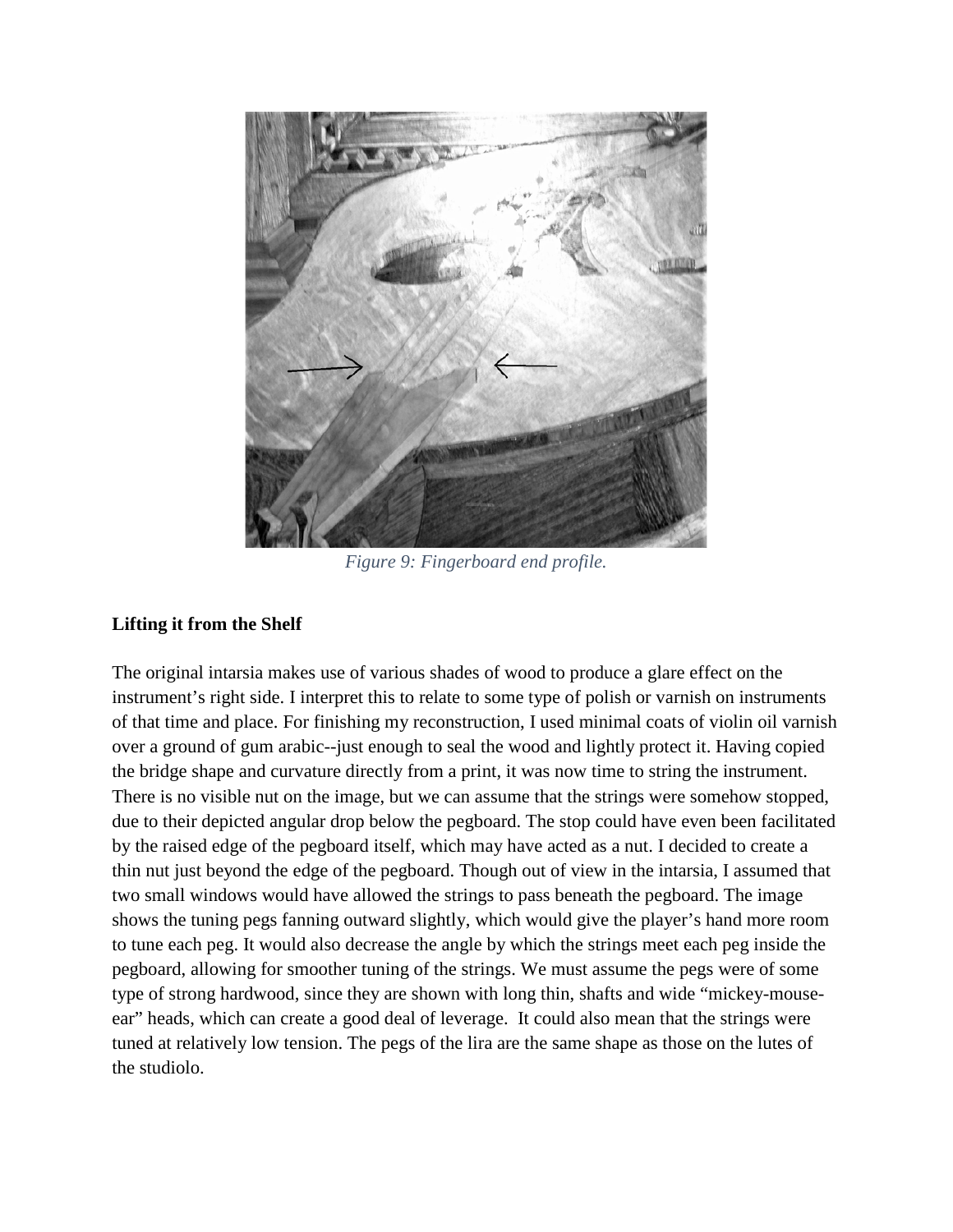The cuts and inlay for each of the five strings on the intarsia are roughly the same, meaning that there appears no difference between string gauge across the instrument. It should be cautioned that the drone string, since it has a longer stopped length than the rest of the strings, would have a lower pitch, if in fact all strings were tuned to the same note. That sort of literal reading of the image is redundant, even nonsensical, but it should perhaps serve as a 'blank slate' for understanding possible tunings of off-board drone fiddles. The cuts and inlay for the strings are among the finest throughout the intarsia, perhaps reaching the limits of available inlay techniques. It should be noted, however, that all strings are much thinner than the tailgut, which terminates above the tailpiece in either a frayed knot, or a stopper bead. We can speculate as to which material the artist meant to represent. It is not uncommon for intarsiated strings to appear of uniform gauge on a single instrument, whether on one of the Urbino studiolo's lutes, its keyboard, or on one of the instruments in Federico's other studiolo in Gubbio. I strung my model using only three gauges of equal tension in order to test various registers. I was able to run a single string in a loop from the tailpiece to two pegs without trouble. I tuned each string just before its breaking point, and settled them into consonances.



*Figure 10: The finished Urbino Lira.*

The configuration of lateral brace without soundpost yielded weak results. While the instrument was lightweight and rang like a drum when struck upon the backplate, the bow could produce little more than a thin, pinched sound at low pressure, and a wolf-tone disrupted, body-less, scratchy noise at high bow speeds. The soundboard did not flex beneath considerable pressure. Frustrated with the weak sound, I removed the brace (I was able to knock it free using a chisel from outside the wide soundholes), and re-tuned. While the unbraced soundboard flexed slightly, the sound was suddenly booming and rough, much louder than I had expected. However, under high pressure from the bow, and at high bow speeds, the wolf-tones persisted. Since the wide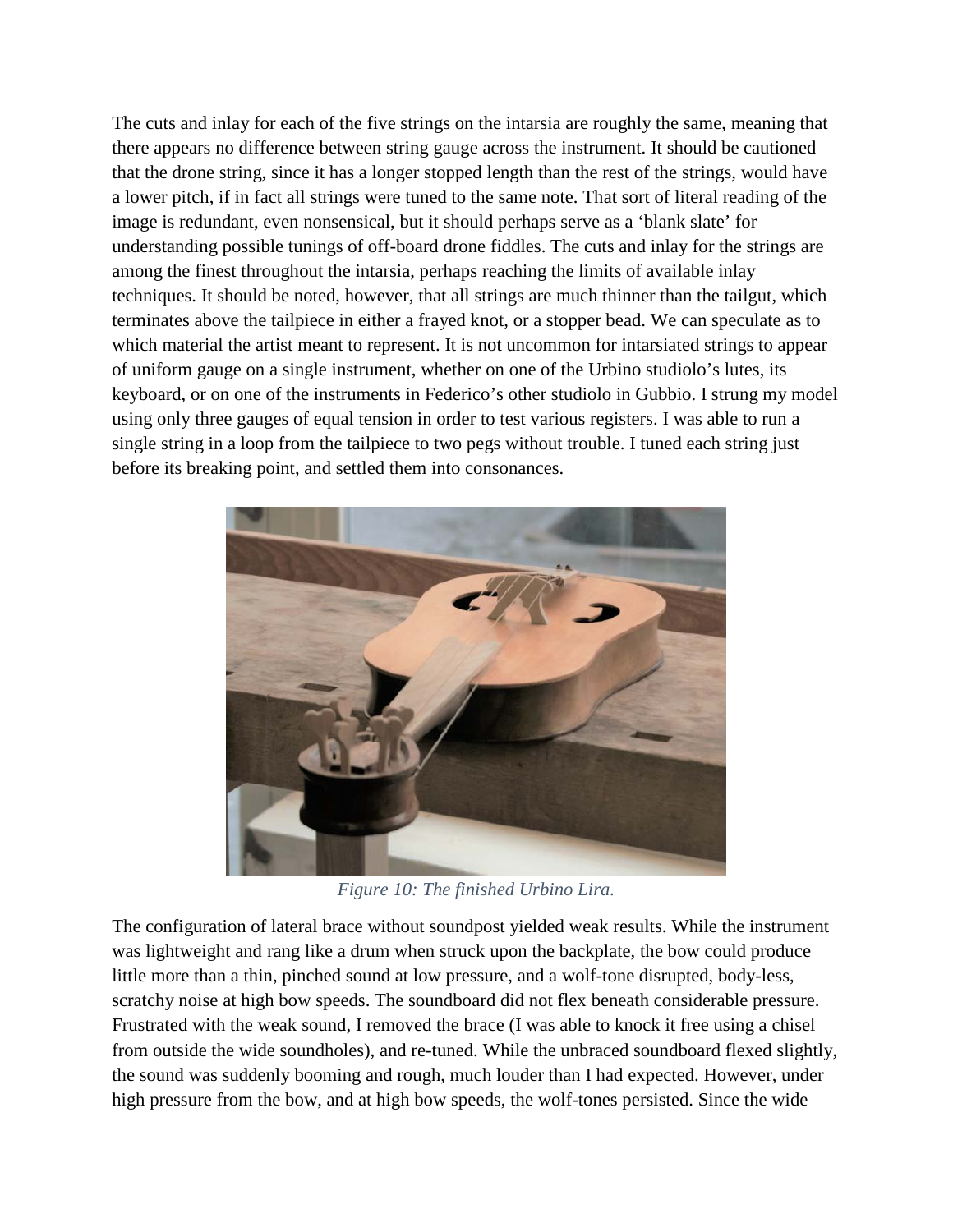soundholes provided easy access to the interior, I fitted a soundpost beneath the treble bridge foot. In the case of an instrument with a flat soundboard and flat back, a post can be positioned anywhere inside the instrument with ease, and the Urbino lira's soundholes allow access with the hands. The result was an astonishingly bright, balanced sound, free of wolf-tones, and generally clear across the drone and the lower and higher-pitched "courses". With the post in place I did not worry about profuse pressure upon the soundboard from the bridge, but there was slight sinkage beneath the unsupported bridge foot. The introduction of a second soundpost cut the sound back, as if the lateral brace had been reinstalled. I decided to leave the single soundpost in as the only support.



*Figure 11: The finished Urbino Lira, bottom view.*

The playing architecture of the instrument, which includes the bridge curvature, bridge height, depth of outline indentation (bow clearance), string angle projection, string spacing, and fingerboard shape, is available to any viewer of the original intarsia. However, it is not until the reconstructed model is played that the goal of this type of setup becomes clear. Within any single stroke of the bow, three strings may be sounded at once, depending on the tension and gauge of the strings. Two strings may be sounded together on either the drone side or the 'upper' side. The drone or the upper string may also be bowed alone, but with minimal clearance for the bow. It would be very difficult to use this type of instrument for a single-line of vocal polyphony, or for monophonic "dance" music associated with the London MS 29987 or the Codex Faenza. The Urbino lira's strength would be in sounding chord blocks, with the possibility of stopping any string but the drone, and adding freely-fingered lines on the upper two strings.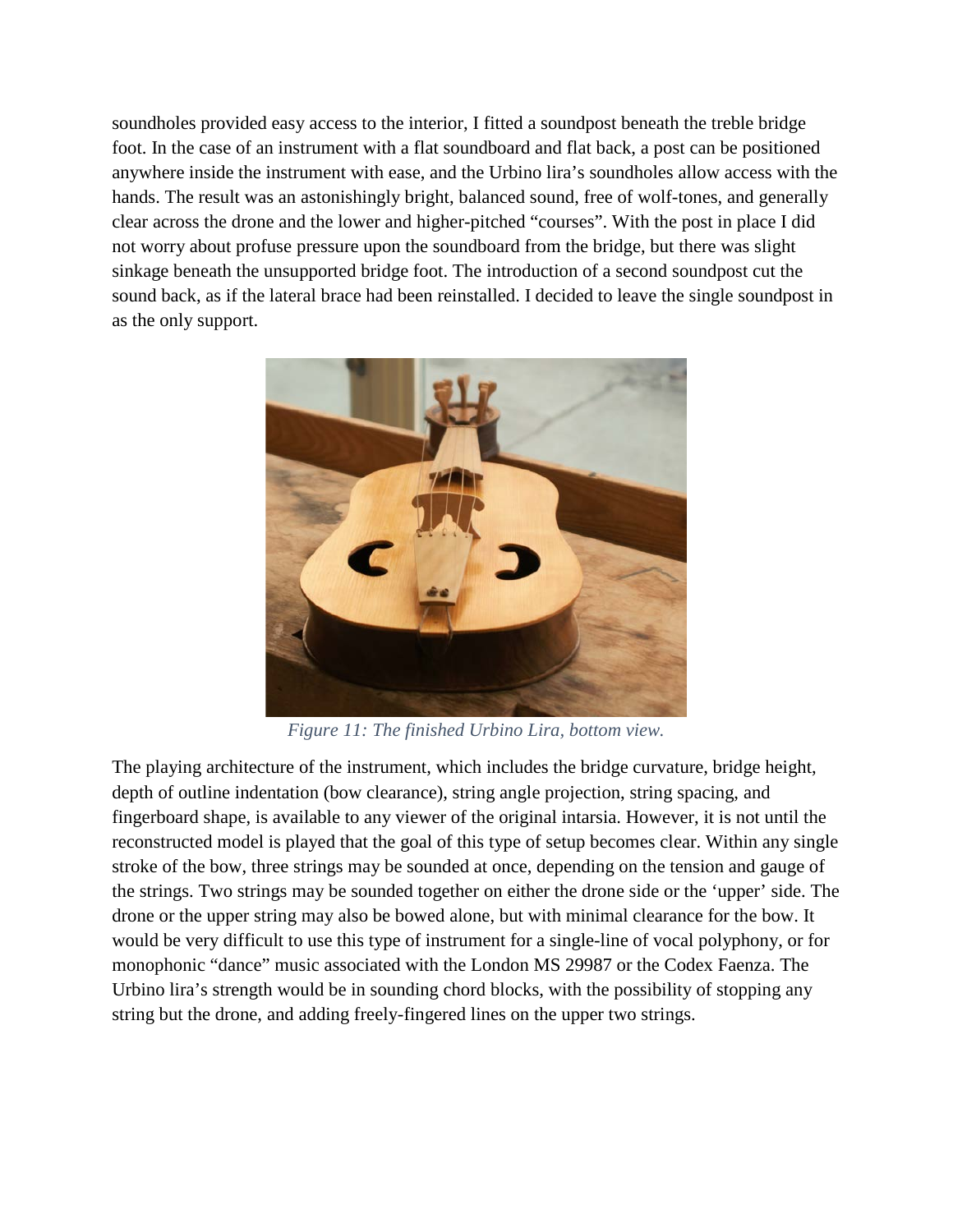

*Figure 12: The finished Urbino Lira, side-on view.*

## **Conclusion**

"...and he will take his own age into account; because truly it is uncomfortable and unseemly to see a man of any social standing, white-haired, toothless, wrinkled, playing with a *viola in his arms* and *singing* in the midst of a company of women, even though he did a passable job, and this, because most of the time when singing one speaks of love, and in old men love is a ridiculous thing; albeit that it sometimes seems that he enjoys amidst some others of his miracles—to excite and delight frozen hearts despite his age." *Il Libro del Cortegiano,* Urbino 1528

Known in modern enthusiast circles largely for his fondness for the consort of viols, Baldassare Castiglione warns the good courtier against mixing too openly with the pastime of *il 'cantare alla viola'*, while still attesting to its emotive power. He surely speaks of the instrument that we know as the lira da braccio, which must have been commonplace in Urbino roughly fifty years after the construction of the palazzo. We would not consider Urbino to entertain anything but the finest and most fashionable musical practices by the turn of the sixteenth century. The 'viola' of the old man and the 'viola' of the man of any social standing likely resembled the type of lira da braccio that was written for in the Pesaro MS, and which appears in iconography from that specific time. Yet, if Castiglione ever visited Federico de Montefeltro's studiolo, he would have seen another type of viola. Would he have viewed the intarsiated instrument as a relic of past centuries, an instrument completely alien to the city's current performers? Perhaps he would have been familiar with its shape. What sort of music would jump into his imagination upon recalling this older variation of viola?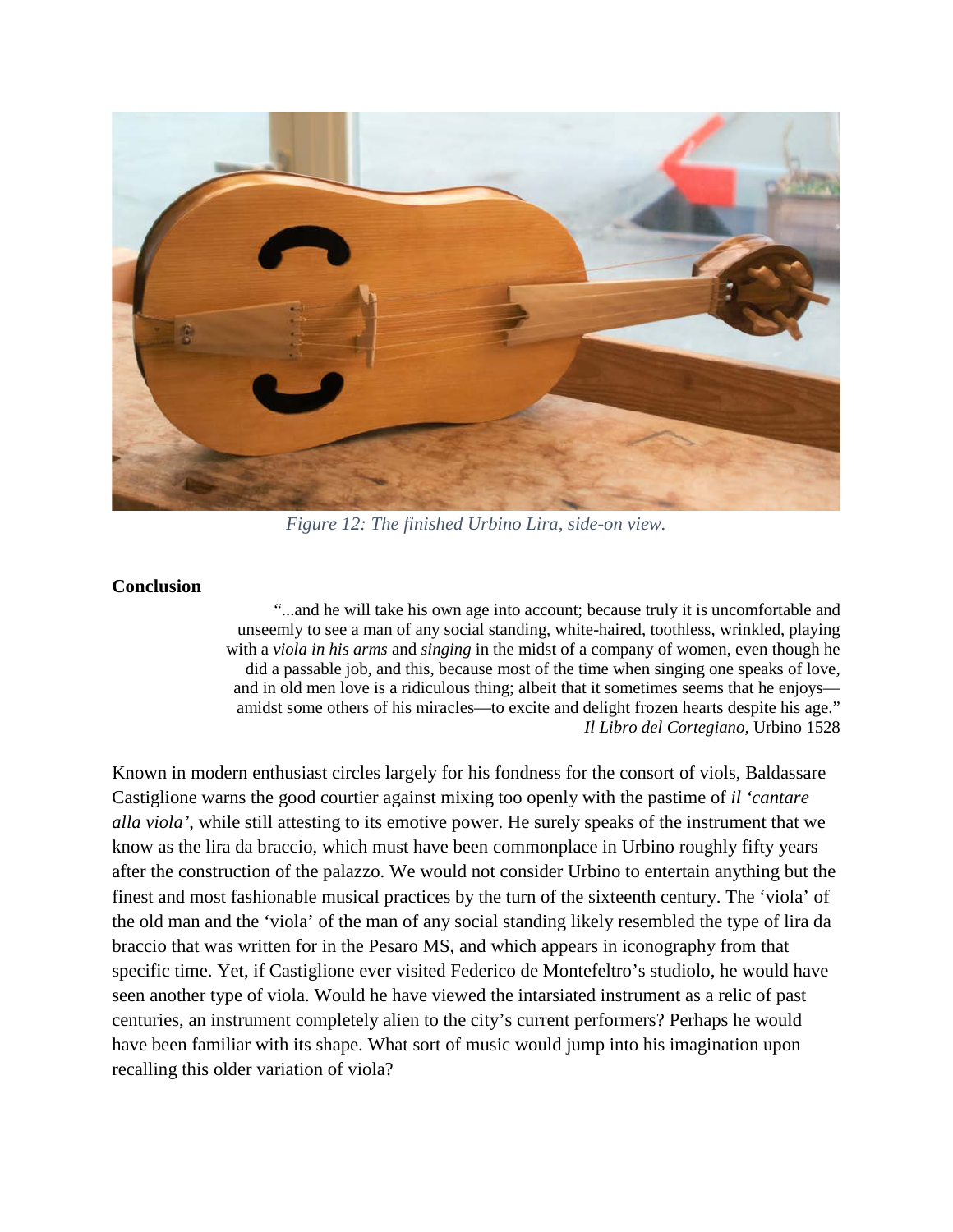Federico de Montefeltro was a man of great versatility, and he had been trained, amongst other humanist subjects, in music. In the second half of the 1430s, when Federico was just twelve years old, he received an education in Mantua, at the Gonzaga court and in the famous humanist school *Casa Gioiosa*. This progressive school would have had a lasting impact upon his memory, and arguably shaped his philosophy toward government.<sup>[9](#page-15-0)</sup> The time spent at Casa Gioiosa learning would have greatly contrasted with his later teenage years, for his career as a mercenary began when he was only sixteen. Federico did not fully retire from the warlord's life until he was in his fifties. From 1468 until his death in 1482, his energy was directed toward the construction of palaces, the collection of books for his library (which was rivalled only by the Vatican), patronage of the arts and famous intellects, and toward the civic governance of Urbino. He decorated his palace, his refuge in the studiolo, with portraits of ancient heroes of the intellect, and immortalized subjects in wood that would best represent his philosophy and his mind.<sup>[10](#page-15-1)</sup> The studiolo was for him a place of comfort, and for guests a powerful collection of political symbols. We can be sure then that when he looked upon his lira - and he saw it more than any other person - he was satisfied with its every aspect, and felt that it represented him well.

 It is my suspicion that Federico's lira could be a stylistic product of the first half of the fifteenth century. Had he meant to represent the fiddle as it existed in the 1470s in Urbino, at the time of the construction of the studiolo, it might have shown features of the 'classic' type of lira da braccio: seven or more strings with two of them arranged as bordoni, a pointed, leaf-shaped pegboard, possibly pointed corners, smaller soundholes placed higher on the body, and a curved soundboard. If Federico de Montefeltro had had any formal training with the fiddle, it would have been before 1437, when his career turned toward military activities. Coupled with Federico's desire to promote humanism that was rooted in ancient times, the display of this instrument's seemingly unique features could be meant to invoke an older musical culture. Considering that we have access to a great deal of trecento iconography showing fiddles, the shape of the Urbino instrument is still basically indistinguishable to many of those featured in fourteenth-century paintings. Were its likeness to be unearthed from some trecento time-capsule, we would not be shocked or confused, but would instead dutifully add it to the corpus of trecento pictures with musical subject matter.

 I have chosen to term Federico's instrument *lira* because of the place it should occupy in our current understanding of medieval fiddles and liras da braccio. While there may be distinct visual stylistic differences between what we would call a medieval fiddle, or viella, and a lira da braccio, the Urbino instrument explicitly challenges the notion that the lira da braccio served a separate technical and musical function to its predecessor. Despite its 'medieval' shape and string count, there can be little difference between the physical method of playing the Urbino model and the lira da braccio of twenty-five years later. I believe it helps our notion of the

<span id="page-15-0"></span> <sup>9</sup> Cheles, Luciano. *The Studiolo of Urbino: An Iconographic Investigation*. University Park: Pennsylvania State University Press, 1986. 9.

<span id="page-15-1"></span><sup>10</sup> Cheles, *The Studiolo of Urbino*, 35.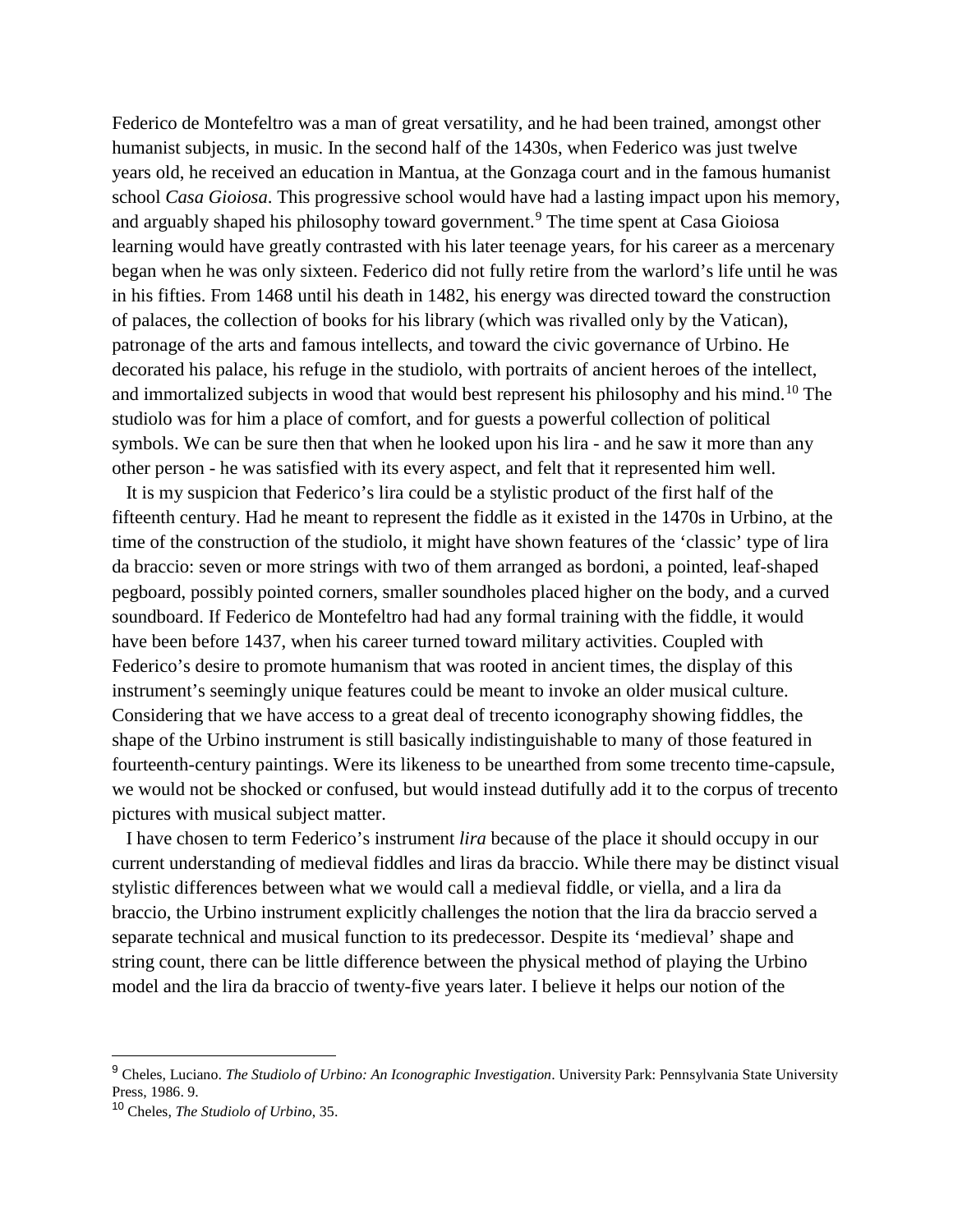musical role(s) of the Italian fifteenth-century fiddle to call it a lira, because it dispels many implausible assumptions of performance practice stemming from outdated scholarship.

 The mode of construction of the Urbino lira is similar to what is currently understood of liras da braccio, namely, that the body and the neck were carved, and the soundboard and backplate were subsequently attached. This mode does not correlate with our few surviving medieval instruments, which are monoxcylic (carved from a single block). While we cannot be sure that Italian fiddles were always made in a monoxcylic form, we can deduce, from this depiction of an early lira, that a mixed or built-up approach was at some point adopted. Perhaps the method was utilized much earlier than we thought. I would like to present this project as a demonstration of how, through the chronicling and explanation of workshop decisions, broad historical concepts might inevitably be reordered, developed, or dismantled altogether. Instead of a curiosity for enthusiasts, I believe that the Urbino lira should be treated as the fabled mosquito frozen in amber, which may be instrumental in resurrecting the previously unheard Italian fifteenth century.

#### Jacob Mariani

*I would like to thank Richard Earle, Randall Cook, Crawford Young, Baptiste Romain, Marc Lewon, Félix Verry, and Grace Newcombe for their help in this project, and during the preparation of this article.* 

### **Bibliography**

Abramov-Van Rijk, Elena. *Parlar Cantando, The Practice of Reciting Verses in Italy from 1300 to 1600*. Peter Lang AG, Internationaler Verlag der Wissenschaften; 1st New edition, 2009.

Brown, Howard Mayer. "The Trecento Fiddle and Its Bridges." *Early Music* 17 (1989): 308-329.

- Cheles, Luciano. *The Studiolo of Urbino: An Iconographic Investigation*. University Park: Pennsylvania State University Press, 1986.
- Crane, Frederick. *Extant Medieval Musical Instruments; a Provisional Catalogue by Types.* Iowa City: University of Iowa Press, 1972.
- Michael Crichton. *Jurassic Park: A Novel*. New York: Knopf: Distributed by Random House, 1990, or see the film adaptation directed by Steven Spielberg, Universal Pictures, 1993.
- Guidobaldi, Nicoletta. "Court Music and Universal Harmony in Federico da Montefeltro's Studiolo in Urbino." Musikolische Ikonographie, Hamburg: Laaber-Verlag, 1994.